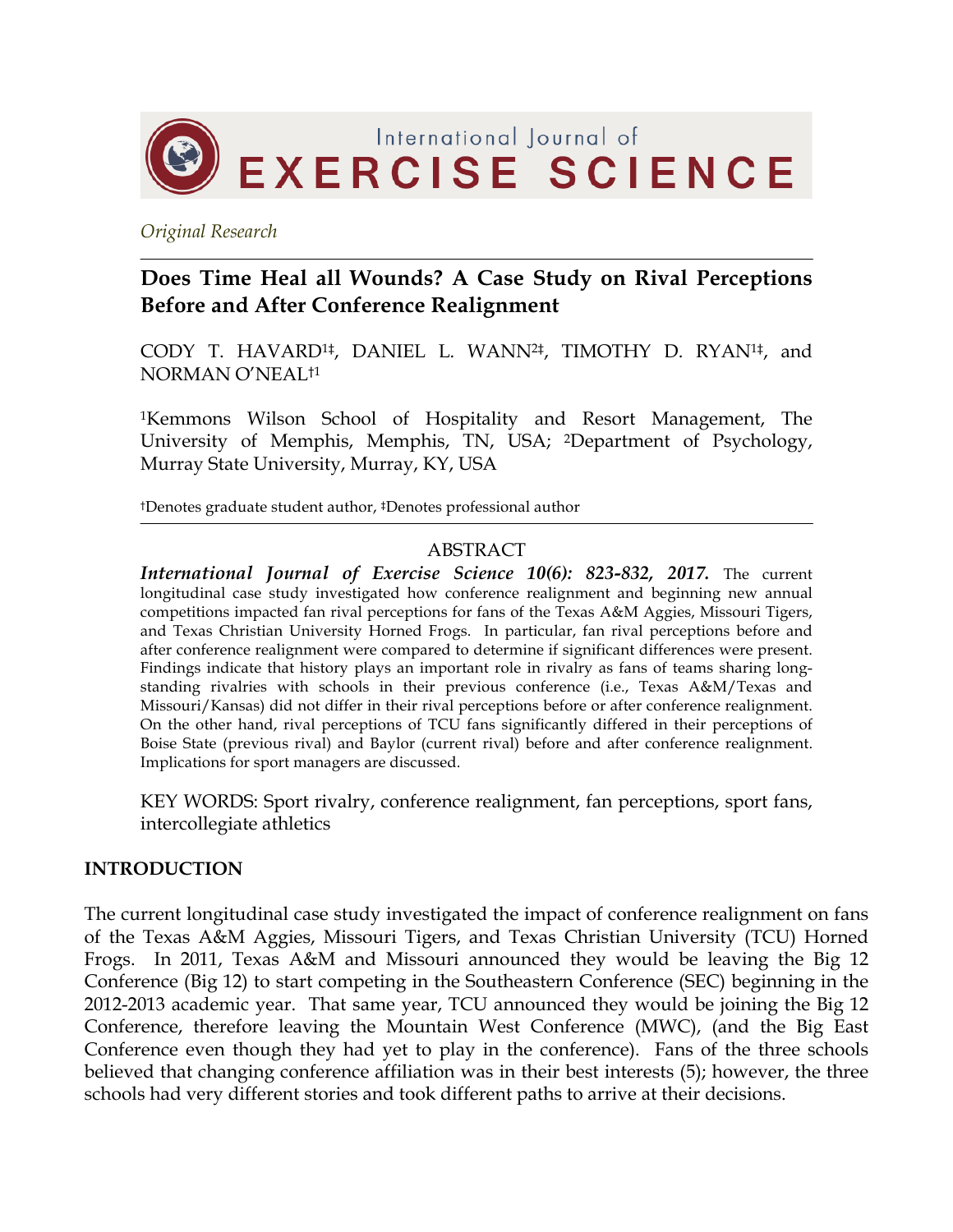Both Texas A&M and Missouri were leaving the Big 12 where they shared storied histories with several schools. Texas A&M shared historical rivalries with numerous schools from their time in the defunct Southwest Conference (SWC), the Texas Longhorns at the top of the list. Missouri shared rivalries with several schools in the Big 12 dating back to when the conference was known as the Big 8, and even Big 6 Conference. The Kansas Jayhawks are known as the biggest rival to Missouri. In the SEC, the majority of Texas A&M fans adopted LSU (10, 11), which they share history with, although not to the extent they do with Texas. Missouri fans, on the other hand, identified Arkansas (10, 11), a team they had only played a handful of times before conference realignment.

TCU was a member of the SWC, and, subsequent to the conference folding, held membership in several different conferences before joining the MWC in 2005, where the team considered a rival by most fans was Boise State (10, 11). In 2010, TCU had agreed to join the Big East Conference, but backed out when they were invited membership by the Big 12, where they began membership in 2012. Fans at TCU saw joining the Big 12 as the end of a long journey to rejoin historical rivalries with old SWC foes (5). The renewed rivalry most anticipated by fans was one with the Baylor Bears (10, 11).

The purpose of the current case study was to compare fans rival perceptions toward teams they considered to be their biggest rivals in their previous and current conferences before and after conference realignment. For example, do fans of Texas A&M feel differently toward Texas or LSU now than they did before the Aggies joined the SEC? This question was originally investigated the anticipated impact of conference realignment by asking fans to rate their perceptions of rival teams in their team's prior conference as well as the conference they were joining (10). The authors found that fans reported stronger negative perceptions of the rival team in the conference they were leaving than the anticipated rival in the new conference. In particular, fans were less likely to support their current rival against another team than they were to support the anticipated rival in the new conference.

To date, Texas A&M, Missouri, and TCU have played in their new conferences at least three seasons. In an attempt to determine how time influences out-group perceptions, a study was conducted to measure the manner in which fans perceive and behave toward rivals in their previous and current conferences (11). The authors found that fans reported more negative perceptions of the current rival for off-field characteristics such as rival fan behavior and academic prestige of the rival team. On the other hand, fans reported more negative perceptions of the former rival for on-field characteristics such as likelihood to support the rival against another team and the amount of satisfaction they experience when their favorite team beats the rival in direct competition. Further, fans reported they were more likely to consider committing anonymous acts of aggression toward participants and fans of the former rival then the current rival. These findings indicated that even though fans often tried to move forward with their newly minted primary rival team after conference realignment, they still hold some animosity toward their former rivals (11). In an attempt to further understand how time influences out-group perceptions, the current case study sought to investigate fan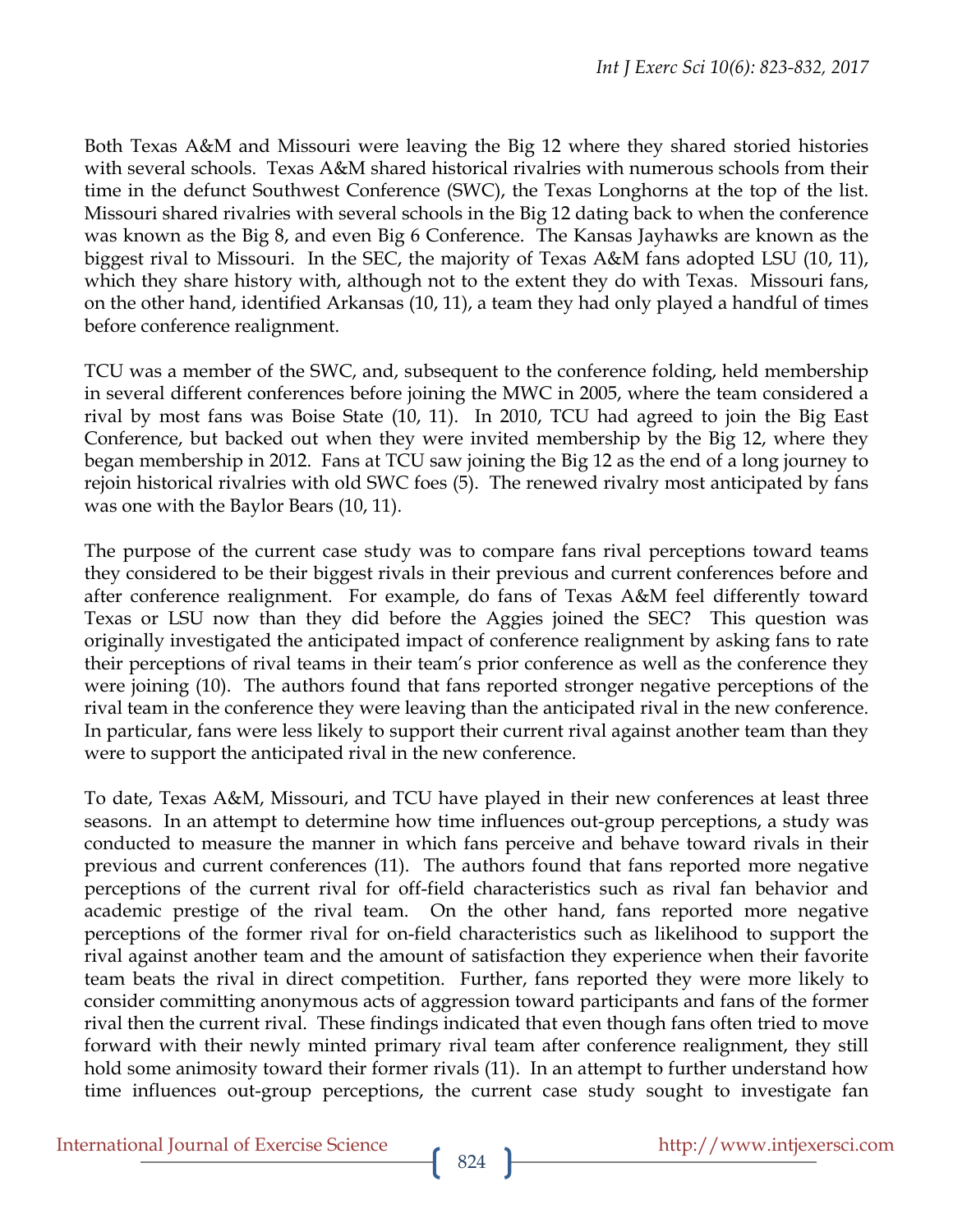perceptions of their former rival and current rival teams before and after conference realignment.

Understanding how conference realignment impacts rival perceptions is important because fans have an inherent need to identify opposing teams as rivals in which their favorite team can compare (5). Further, conference affiliation plays an important role in fan rival perceptions (4, 7, 17), and a new rivalry in a premier sport such as football can fundamentally alter the relationships schools and teams share in other sports (9). Findings from the current case study provide sport managers with practical findings of three teams in intercollegiate athletics.

Social Identity Theory (SIT) (18) has been frequently used to investigate rivalry in sport, and the phenomenon has been used by numerous researchers as a variable to study fan behavior  $(1, 2, 12, 14, 16, 21, 22)$ . SIT states that the groups a person belongs to in some way say something about them (18). In other words, people want to identify with others, and groups, that share similar characteristics to them and can reflect positively on their self and social perception. However, more recently attention has been paid to what causes and contributes to the rivalry phenomenon in sport. Rivalry has been defined as "a fluctuating adversarial relationship existing between two teams, players, or groups of fans, gaining significance through on-field competition, on-field or off-field incidences, proximity, demographic makeup, and/or historical occurrence(s)" (6, p. 51). Further, history and close competition between teams are very important antecedents and contributing factors to rivalry (3, 13, 19).

Based on the importance of history and close competition in forming and maintaining rivalries, we compared data for the three schools to investigate the influence conference realignment had on fan rival perceptions. In particular, the authors asked participants to provide their perceptions of rival teams in the current and future conferences before the teams made the athletic move (10). Because the three focal schools have competed in their new conferences for at least three seasons, the authors compared data from fans of Texas A&M, Missouri, and TCU following the 2015 season (11) to the data collected in the 2012 season to examine whether conference realignment impacted their perceptions of rival teams in the previous and current conference. Fans' perceptions of the biggest rival in the previous and current conference were compared to determine if (a) playing in a new conference and (b) not playing the former rival annually impacted the perceptions they reserved of the rival schools.

**Texas A&M:** The majority of Texas A&M fans indicated the Texas Longhorns as their biggest rival in the Big 12, and a smaller majority indicated the LSU Tigers as the main rival in the SEC. Texas A&M has played Texas 118 times and has a 37-76-5 record against the Longhorns. Before the rivalry went on hiatus, it was the third-longest in college football, beginning in 1894 and ending in 2011 when Texas A&M announced it would begin athletic competition in the SEC.

The Aggies have played the LSU Tigers 54 times and have a 20-31-3 record. Before Texas A&M joined the SEC, the two teams occasionally met in pre-conference or post-season games.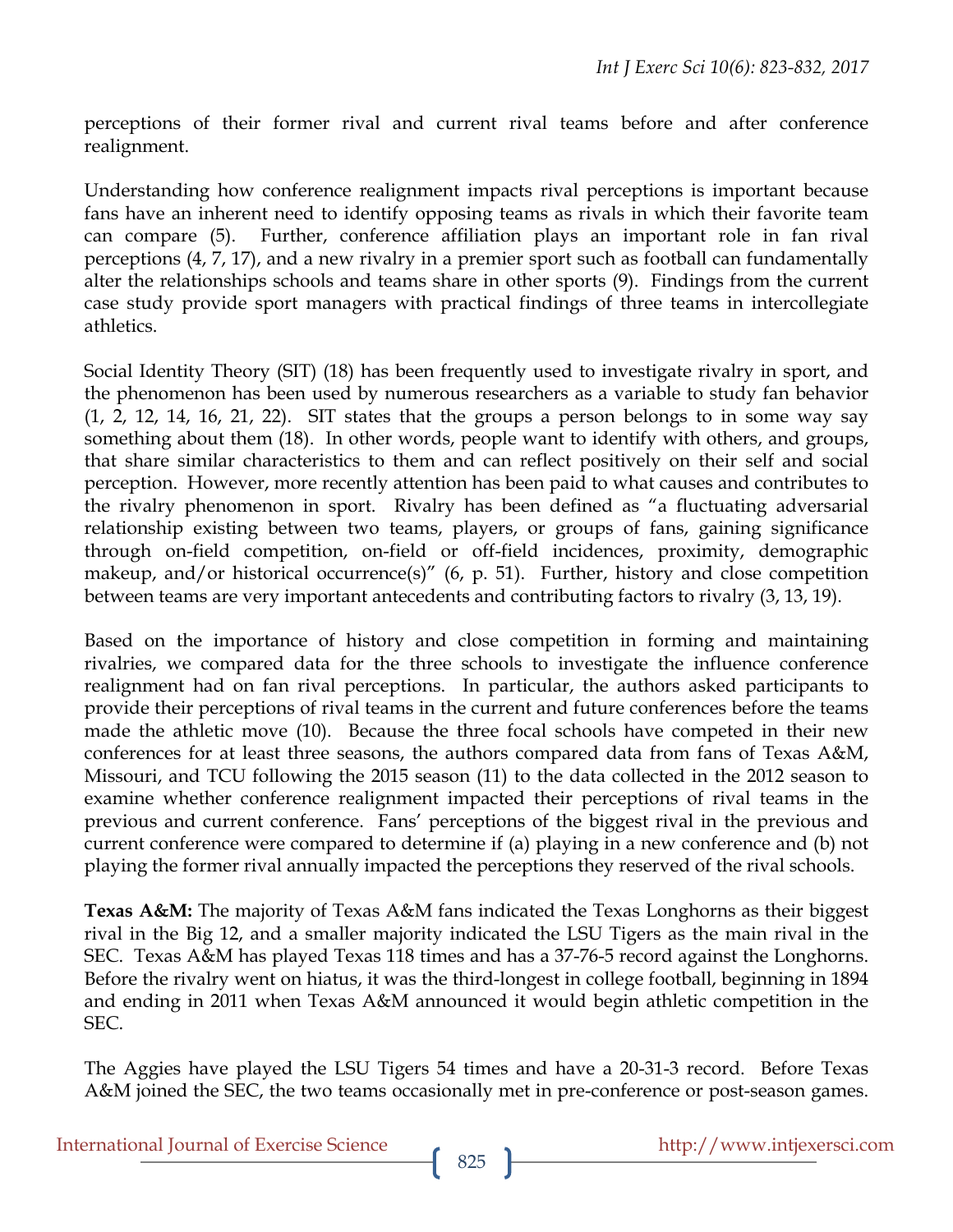The longest period of consecutively played games between Texas A&M and LSU was from 1960-1975. We expect that the history between Texas A&M and their rival schools will impact how fans perceive their rivals before and after conference realignment (3, 13, 19). Specifically, because Texas A&M shares a history with the Texas Longhorns, we expect that fan perceptions of Texas will not differ before and after conference realignment. Additionally, despite sharing a moderate history, because Texas A&M and LSU have only recently started playing on a consistent annual basis, we also expect that fan perceptions of LSU will not differ before and after conference realignment. Therefore, we present the following hypothesis:

H1: Fans of the Texas A&M Aggies will not report significantly different perceptions of the (a) Texas Longhorns or the (b) LSU Tigers following conference realignment.

**Missouri:** The majority of Missouri fans identified the Kansas Jayhawks as the biggest rival in the Big 12 and Arkansas in the SEC. Missouri and Kansas have played football 120 times, beginning in 1891, and Missouri holds a 57-54-9 advantage. Conversely, the Tigers have played Arkansas in football only seven times and hold a 4-3 overall advantage. The game has recently received the name Battle Lines Rivalry in an attempt to build excitement around the rivalry (15). Due to the rivalry that Missouri shares with Kansas, and the short relationship with Arkansas, we expect that rival perceptions will not differ before and after conference realignment. Therefore, we hypothesize:

H2: Fans of the Missouri Tigers will not report significantly different perceptions of the (a) Kansas Jayhawks or the (b) Arkansas Razorbacks following conference realignment.

**TCU:** The vast majority of TCU fans identified the Baylor Bears as their rival in the Big 12. TCU shares a long history with the Baylor Bears, dating to their time in the Southwest Conference (SWC). The two teams first played in 1899, and belonged to the same conference from 1923 to 1995 when the SWC disbanded. Over this period of time, the rivalry, known as *The Revivalry* because of both schools' religious ties, grew in intensity. Currently, TCU has a 53-52-7 record against Baylor, making it the most competitively balanced rivalry measured in the current case study. Conversely, TCU fans identified Boise State and Utah as rivals in the MWC. The Boise State Broncos were used because they were identified most in the 2013 sample, and enough participants identified Boise State following the 2015 season to allow a statistical comparison. TCU only played Boise State four times (two wins, two losses), and only once as members of the MWC. Therefore, because history of competition is so important to the establishment and on-going health of a rivalry combined the competitiveness of TCU and Baylor, we expected that fan perceptions of Baylor would differ significantly before and after realignment. Further, because the teams only played four times, and no longer play on an annual basis, we expect TCU fans' perceptions of Boise State would also differ before and after conference realignment. The following hypothesis was offered:

H3: Fans of the TCU Horned Frogs will report significantly less negative perceptions of the (a) Boise State Broncos and more negative perceptions of the (b) Baylor Bears following conference realignment.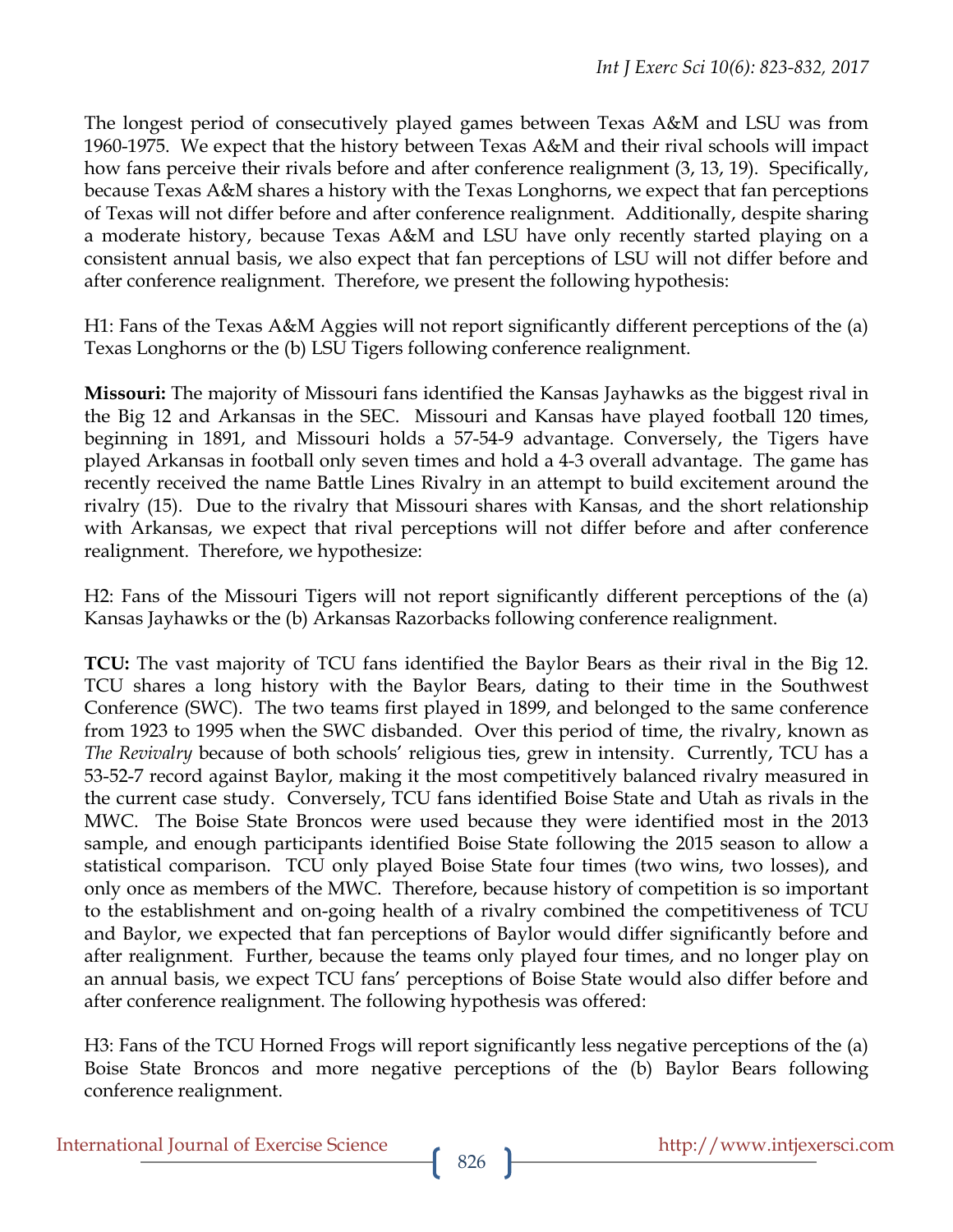# **METHODS**

### *Participants*

Data from 2012, before conference realignment (10), and participant responses collected following the 2015 season (11) were used in the current study. Data in both the 2012 and 2015 samples were gathered by posting a link to an online survey using Qualtrics software on nonspecific team websites (Texas A&M-www.texags.com; Missouri-www.blockm.com; TCUwww.killerfrogs.com). In both data collections, respondents took about 10 minutes to complete the survey and were offered a chance to win a \$25 VISA Gift Card for participation.

For the current case study, 107 participant responses before conference realignment (i.e., 2012) were compared with 223 responses following realignment (i.e., 2015). For a breakdown of school-specific fans used in both samples, see Table 1. In both samples, the majority of respondents were male and Caucasian. See (10) and (11) for participant and instrument descriptive information.

## *Protocol*

Participants rated their attachment with their favorite team using the seven-item Sport Spectator Identification Scale (SSIS: 20) and their perceptions of their rival teams using the 12 item, four-factor Sport Rivalry Fan Perception Scale (SRFPS: 6). Items in the SSIS and SRFPS displayed reliability (see 10, 11).

## *Statistical Analysis*

Analysis was performed in SPSS 24. A series of Analysis of Variance (ANOVAs) and Multivaraite Analysis of Variance (MANOVAs) were used to test the hypotheses. Because multiple MANOVAs were utilized to test the hypotheses, a significance level of .025 was used.

# **RESULTS**

**Texas A&M:** Before examining perceptions of rivals, we initially conducted analysis to insure that fan identification with the Texas A&M Aggies was not altered by conference realignment. To do this, two ANOVAs (one for each fan sample) were computed using conference realignment (before and after) as the grouping variable and identification with Texas A&M as the measure and no significant differences were present [LSU Before and After Realignment: *F*(1, 159) = 0.079, *p* = 0.780; Texas Before and After Realignment: *F*(1, 170) = 0.025, *p* = 0.875]. After establishing that team identification was not different before and after conference realignment, we could then test the impact of conference realignment on perceptions of both the Texas Longhorns and the LSU Tigers.

Two MANOVA's with a 0.025 significance level were used to compare Texas A&M fans' perceptions of the (a) Texas Longhorns and (b) LSU Tigers (dependent variables) before and after conference realignment. No significant differences were found regarding perceptions of either the Texas Longhorns [Pillai's Trace 0.040,  $F(4, 167) = 1.73$ ,  $p = 0.145$ ] or LSU Tigers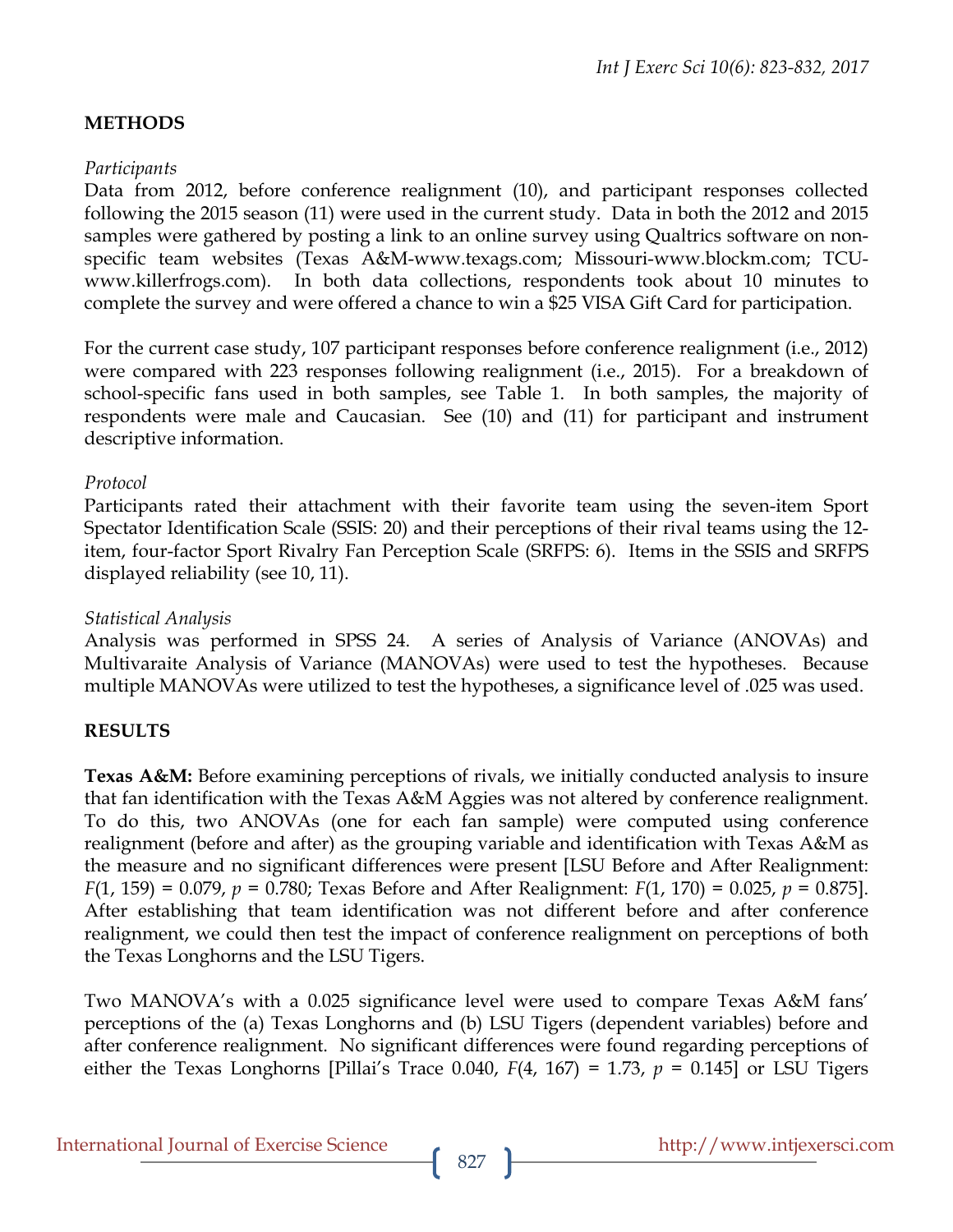[Pillai's Trace 0.14,  $F(4, 156) = 0.55$ ,  $p = 0.698$ ], signaling that conference realignment did not change Texas A&M fans perceptions of the two teams. Hypothesis 1 was supported (Table 1).

| reangiment.<br>Favorite | Rival Team         | Realignment | Rival Indirect |      | Rival    |      | Rival Fan     |           | Sense of     |      |
|-------------------------|--------------------|-------------|----------------|------|----------|------|---------------|-----------|--------------|------|
| Team                    |                    | (n)         | Competition    |      | Academic |      | Sportsmanship |           | Satisfaction |      |
|                         |                    |             |                |      | Prestige |      |               |           |              |      |
|                         |                    |             | М              | SD   | М        | SD   | М             | <b>SD</b> | М            | SD   |
| Texas A&M               | Texas              | Pre (39)    | 6.36           | 1.08 | 2.10     | 0.96 | 4.89          | 1.39      | 6.09         | 0.83 |
| Aggies (H1)             | Longhorns          | Post (133)  | 6.68           | 0.89 | 2.18     | 1.34 | 5.04          | 1.49      | 6.45         | 0.90 |
|                         | LSU Tigers         | Pre (39)    | 3.74           | 1.74 | 4.91     | 1.36 | 5.67          | 1.33      | 5.91         | 1.05 |
|                         |                    | Post (120)  | 3.49           | 1.35 | 4.28     | 1.58 | 5.12          | 1.50      | 5.94         | 1.01 |
| Missouri                | Kansas             | Pre $(43)$  | 6.64           | 0.74 | 4.64     | 1.57 | 5.11          | 1.38      | 5.88         | 1.00 |
| Tigers (H2)             | Jayhawks           | Post $(45)$ | 6.80           | 0.69 | 4.54     | 1.46 | 5.30          | 1.29      | 6.18         | 0.87 |
|                         | Arkansas           | Pre $(40)$  | 4.08           | 1.67 | 4.63     | 1.18 | 4.37          | 1.15      | 5.70         | 1.05 |
|                         | Razorbacks         | Post $(37)$ | 4.36           | 1.08 | 4.19     | 1.29 | 4.13          | 1.00      | 5.29         | 0.94 |
| <b>TCU</b>              | <b>Boise State</b> | Pre $(24)$  | 3.75           | 1.69 | 5.11     | 1.62 | 2.97          | 1.39      | $6.15*$      | 0.86 |
| Horned                  | <b>Broncos</b>     | Post $(14)$ | 2.69           | 1.62 | 5.45     | 1.36 | 3.26          | 1.37      | $5.05*$      | 1.27 |
| Frogs (H3)              | Baylor             | Pre $(25)$  | $4.15**$       | 1.98 | 2.52     | 1.15 | $3.77**$      | 1.27      | 6.35         | 0.72 |
|                         | Bears              | Post $(45)$ | $5.54**$       | 1.02 | 2.73     | 1.44 | 4.99**        | 1.12      | 6.01         | 0.99 |

**Table 1.** N, Means, and Standard Deviations for Texas A&M, Missouri, and TCU fans before and after conference realignment

\*Significant difference at .025 level. \*\*Significant difference at .001 level.

**Missouri:** Once again, two preliminary ANOVAs were conducted to determine if level of identification fans have with Missouri (in each sample) was impacted by conference realignment (before and after) and these analyses did not yield significant results [Arkansas Before and After Realignment: *F*(1, 75) = 1.44, *p* = 0.234; Kansas Before and After Realignment:  $F(1, 86) = 0.106$ ,  $p = 0.746$ .

Because team identification did not differ before and after conference realignment, two MANOVAs with a significant level of .025 were used to examine Hypothesis 2. Neither MANOVA yielded a significant finding [Kansas: Pillai's Trace 0.051, *F*(4, 83) = 1.11, *p* = 0.356; Arkansas: Pillai's Trace 0.066, *F*(4, 72) = 1.28, *p* = 0.286] , indicating that conference realignment has not impacted Missouri fans' perceptions of either team. Hypothesis 2 was supported (Table 1).

**TCU:** To test for differences in TCU fan' level of identification before and after conference realignment, two ANOVAs (one for each sample) were run, and no significant differences were present [Baylor Before and After Realignment: *F*(1, 68) = 2.301, *p* = 0.134; Boise State Before and After Realignment:  $F(1, 36) = 0.095$ ,  $p = 0.760$ . Because TCU fan' team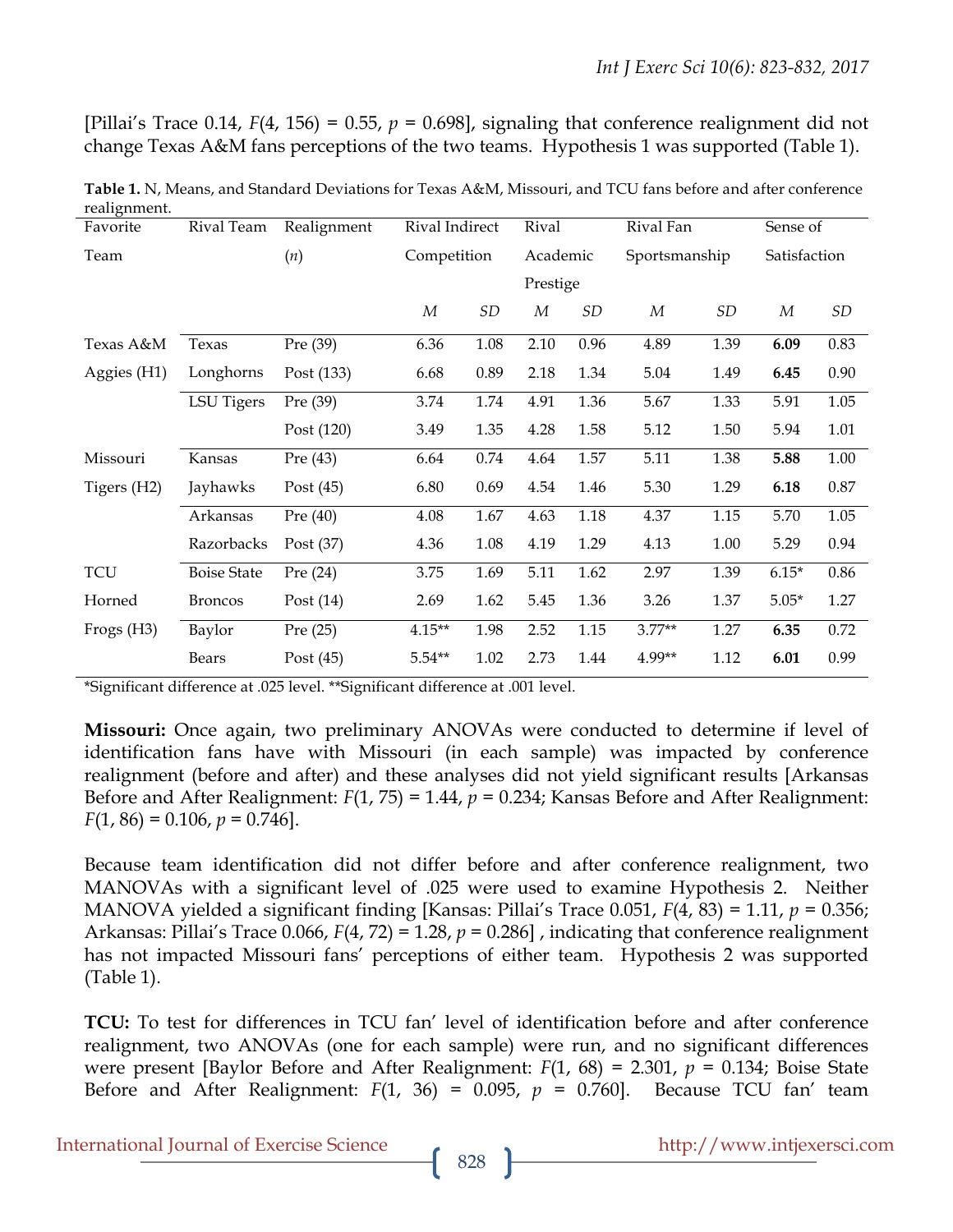identification did not differ before and after conference realignment, we next ran two MANOVAs using a significance level of 0.025, and both displayed significant differences were present. First, regarding Boise State [Pillai's Trace 0.316, *F*(4, 33) = 3.81, *p* = 0.012], significant differences were present regarding sense of satisfaction,  $F(1, 36) = 10.30$ ,  $p = 0.003$ , as TCU fans indicated they would experience less sense of satisfaction in beating Boise State following conference realignment ( $M = 5.05$ ,  $SD = 1.27$ ) than when the team belonged in the MWC ( $M =$  $6.15, SD = 0.86$ .

TCU fan' perceptions toward the Baylor Bears changed after conference realignment [Pillai's Trace 0.318,  $F(4, 65) = 7.58$ ,  $p < 0.001$  regarding out-group indirect competition,  $F(1, 68) =$ 15.20, *p* < 0.001, and out-group sportsmanship, *F*(1, 68) = 17.13, *p* < 0.001. TCU fans indicated they were less likely to support the Baylor Bears in indirect competition following conference realignment (before realignment: *M* = 4.15, *SD* = 1.98; after realignment: *M* = 5.54, *SD* = 1.02) and rated the sportsmanship of Baylor Bears fans more negatively after conference realignment ( $M = 4.99$ ,  $SD = 1.12$ ) than before TCU joined the Big 12 ( $M = 3.77$ ,  $SD = 1.27$ ). There were no significant differences for out-group academic prestige and sense of satisfaction gained from beating the Baylor Bears.

# **DISCUSSION**

At this time, it is important to note two possible limitations to the current study. A larger sample size, particularly in the 2012 sample, could impact study results. For this reason, researchers should strive for larger future collections to further determine the influence of conference realignment on rivalry. A second factor that could impact results is the prevalence of highly-identified fans that participate in message boards on team-specific fan pages. In this instance, highly-identified fans were the target audience, however collecting data from a more diverse sample could influence future results.

The results indicated that conference realignment, and playing in the SEC for three seasons, did not impact rival perceptions of Texas A&M fans nor Missouri fans. One explanation for a lack of differences in rival perceptions before and after conference realignment could be the history and frequent competition shared by Texas A&M and Missouri with their traditional rival teams (3, 13, 19). Another explanation could be that the traditional rivals still compete for recruits, resulting in spirited discussion board posts from fans of all teams involved. Further, some non-revenue producing athletic teams have competed against each other since conference realignment. For example, the women's volleyball teams from Texas and Texas A&M have faced each other in post-season competition. The Texas and Texas A&M baseball teams faced each other in post-season competition, and have played non-conference regular season games against each other the during the 2016 and 2017 seasons. Finally, it is arguable that from a national perspective the biggest games for the Texas A&M and Missouri football teams did not involve LSU and Arkansas. For example, when Johnny Manziel played at Texas A&M, the Alabama game garnered the most national attention each year.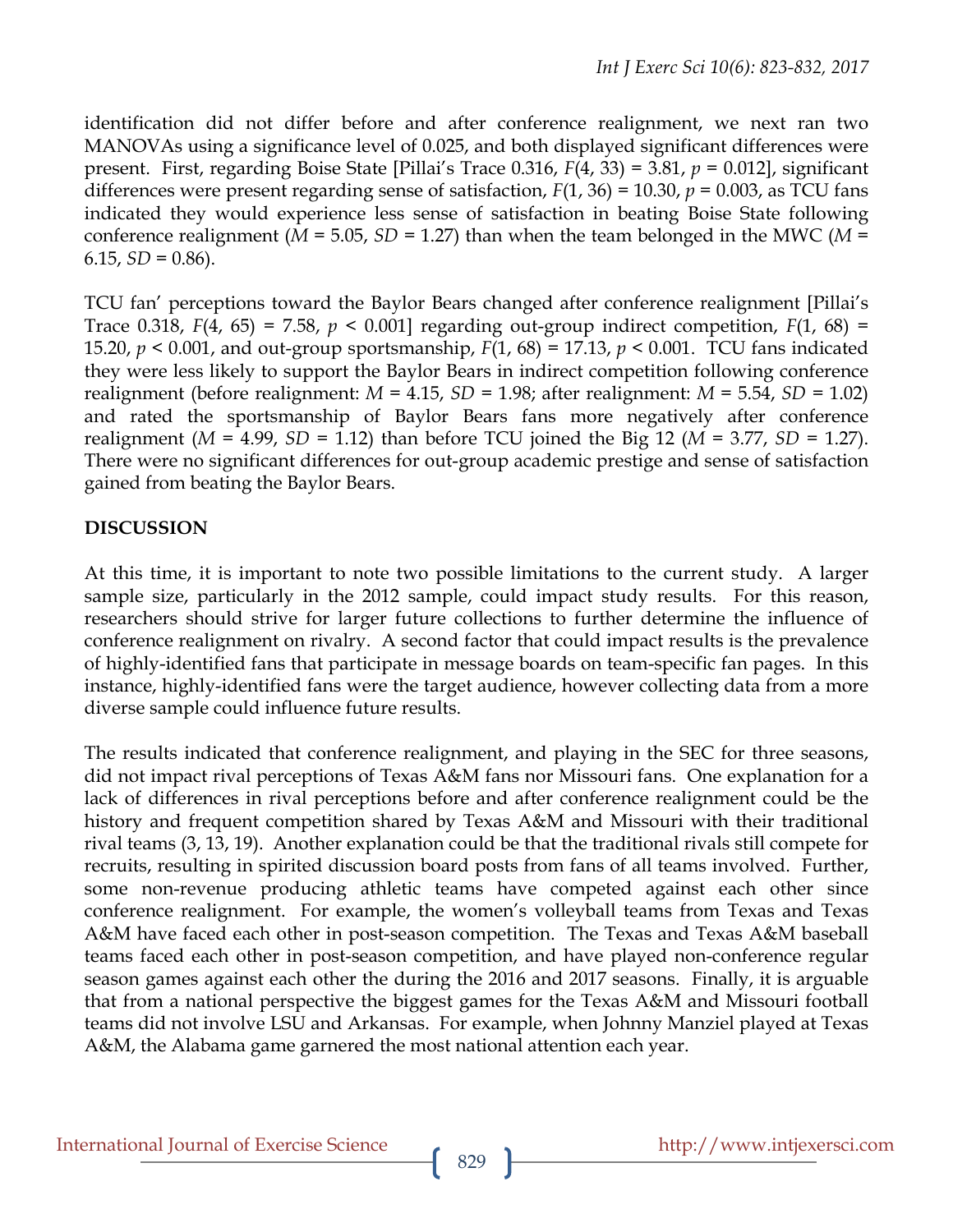It is important to note that Texas A&M recently hired LSU's former defensive coordinator for the same position, and Tyler and Cobbs (19) assert that competition for personnel may play a role in increasing the intensity of a rivalry. Additionally, the SEC has started promoting the Missouri and Arkansas football game using the moniker "The Battle Line" (15), and the teams have been slated to play annually as cross-divisional opponents. Revisiting this issue after the teams have competed for longer periods of time may find the presence of differences in rival perceptions.

However, TCU fans did differ in their perceptions of rivals Boise State and Baylor after conference realignment. This is not surprising, considering that TCU did not share a significant history with Boise State, but did share a long competitive history with Baylor (3, 13, 19). Additionally, TCU and Baylor also are the most competitively balanced rivalry in the current case study, which has been found to influence the formation and intensity of rivalry (3, 12, 18). The two teams tied for first place in the conference for the 2014 season, with Baylor winning the head-to-head matchup. Previous research on rivalry suggests that the outcome of the most recent rivalry game can impact fan rival perceptions (8), and this finding is supported by the current research findings. Another interesting note on TCU deals with their rivalry relationship with Boise State. As mentioned, TCU fans identified multiple teams as rivals in the MWC, and Boise State was used because this was the most represented team in the 2012 sample and allowed for a statistical comparison with the 2015 sample. However, TCU and Boise State may have been labeled a rivalry because they had memorable matchups in football. For this reason, and because they did not play often, their relationship may not represent what is commonly believed to be a rivalry. For example, the TCU/Boise State relationship does not involve some of the important antecedents and characteristics of rivalry that are represented in other, more traditional rivalries (3, 13, 19). Finally, it is also possible that TCU fans felt the athletics teams were moving up a competition level (e.g., from Group of 5 to Power 5), and believed that a refocusing on rivalries in the Big 12 was paramount in supporting their favorite teams.

The current case study provides empirical data to support the assertion that history and competitive balance play a role in the formation and maintenance of a rivalry. This adds to the sport management and rivalry literatures as well as previous work on social identity theory by illustrating how time can impact in-group behavior and derogation. It is important for researchers to revisit this issue in the future in an attempt to identify a time period needed for a new rivalry to supplant an older one in fans minds.

For each school examined in the current study, the findings provide marketers information regarding the teams their fan bases identify as the main current conference rival and how they perceive the rival team. Marketers at these schools should pay attention to way conference realignment can impact fan perceptions of main rivals in the former and current conference. The information regarding how competition realignment has impacted these three fan bases is important for helping marketers understand how the phenomenon has impacted fan perceptions of the identified teams. For example, marketers at Texas A&M and Missouri may want to spend more time promoting the current rival team to engage the fan base. As time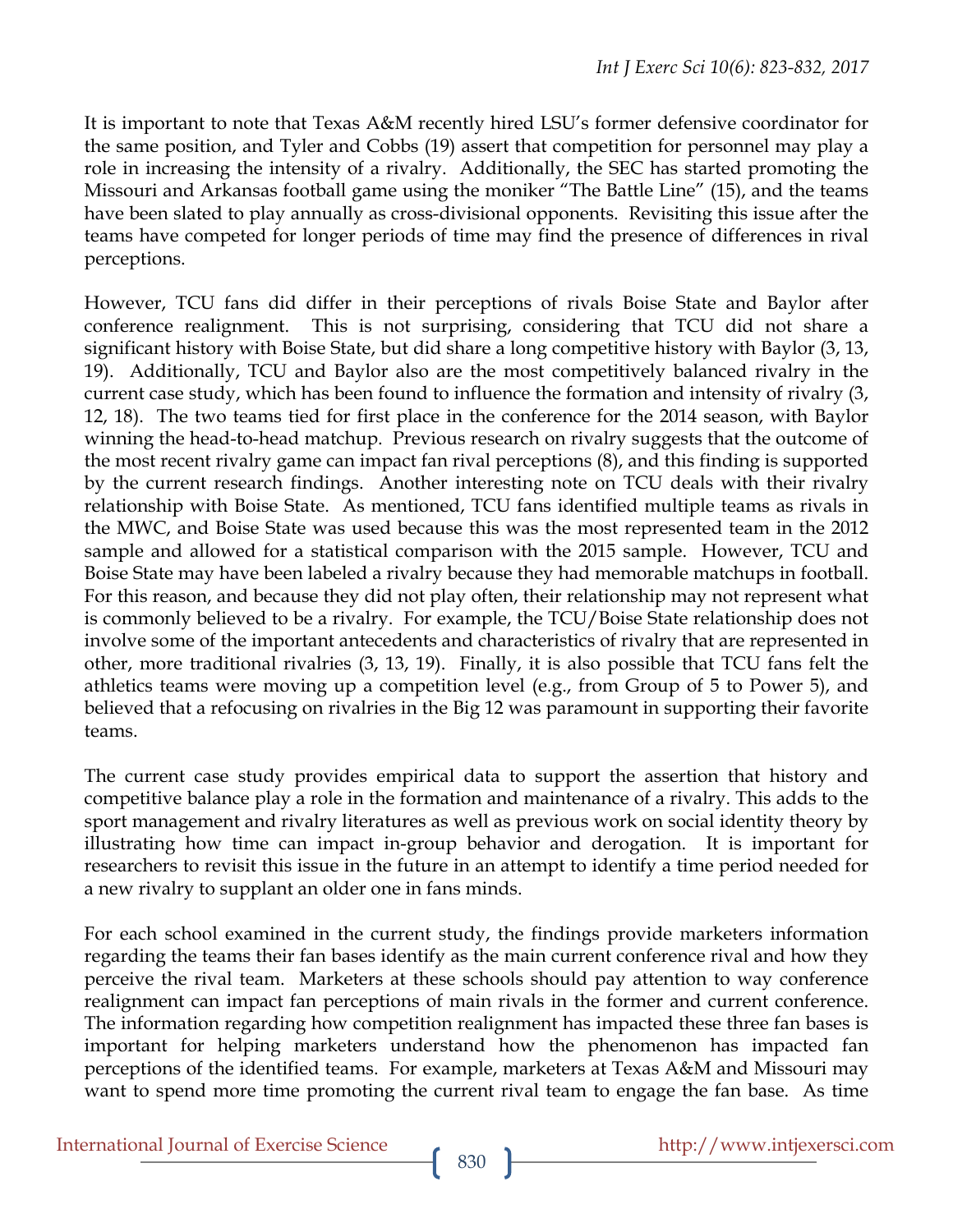goes on and the focal teams continue to play their current rivals, it can be expected that fan groups begin to identify more with the rival, and perhaps someday supplant their feelings toward the former rival. On the other hand, marketers at TCU should use findings from the current study as support for focusing their promotional intentions on the Baylor Bears in the Big 12.

Findings from the current case study can also help practitioners with other teams changing athletic competition setting. For example, if a team shares a long history with rival team(s) in a conference or league (e.g., Texas A&M and Missouri), then administrators can expect fans to require a longer period of time to adopt a rivalry in the new conference than if the favorite team does not share much history with other teams in their league (e.g., TCU). Even though practitioners may be able to draw comparisons to the current case study, it is important that research be conducted on an individual team basis to better understand specific fan bases.

The current case study investigated how conference realignment and playing at least three seasons in a new conference impacted fan rival perceptions. Findings indicated that history in fact plays a large role in the formation and health of a rivalry. The study of rivalry is important to help sport managers better understand their fan bases and help promote competitive relationships with other teams, and the current case study provides information to help guide future research.

#### **REFERENCES**

1. Dalakas V, Levin AM. The balance theory domino: How sponsorships may elicit negative consumer attitudes. Adv Consum Res 32: 91-97, 2005.

2. Davies F, Veloutsou C, Costa A. Investigating the influence of a joint sponsorship of rival teams on supporter attitudes and brand preferences. J Mark Commun 12: 31-48, 2006.

3. Havard CT. Glory Out of Reflected Failure: The examination of how rivalry affects sport fans. Sport Manage Rev 17: 243-253, 2014. doi: 10.1016/j.smr.2013.09.002

4. Havard CT. Rivalry among teams and conferences in intercollegiate athletics: Does a conference pride phenomenon exist? J Contemp Athl 10: 19-32, 2016.

5. Havard CT, Eddy T. Qualitative assessment of rivalry and conference realignment in intercollegiate athletics. J Issues Intercollegiate Athl 6: 216-235, 2013.

6. Havard CT, Gray DP, Gould J, Sharp LA, Schaffer JJ. Development and validation of the Sport Rivalry Fan Perception Scale (SRFPS). J Sport Behav 36: 45-65, 2013.

7. Havard CT, Reams L. Investigating differences in fan rival perceptions between conferences in intercollegiate athletics. J Sport Behav 39: 126-146, 2016.

8. Havard CT, Reams L, Gray DP. Perceptions of highly identified fans regarding rival teams in United States intercollegiate football and men's basketball. Int J Sport Manage Mark 14: 116-132, 2013.

9. Havard CT, Shapiro SL, Ridinger LL. Who's our rival? Investigating the influence of a new intercollegiate football program on rivalry perceptions. J Sport Behav 39: 385-408, 2016.

International Journal of Exercise Science http://www.intjexersci.com